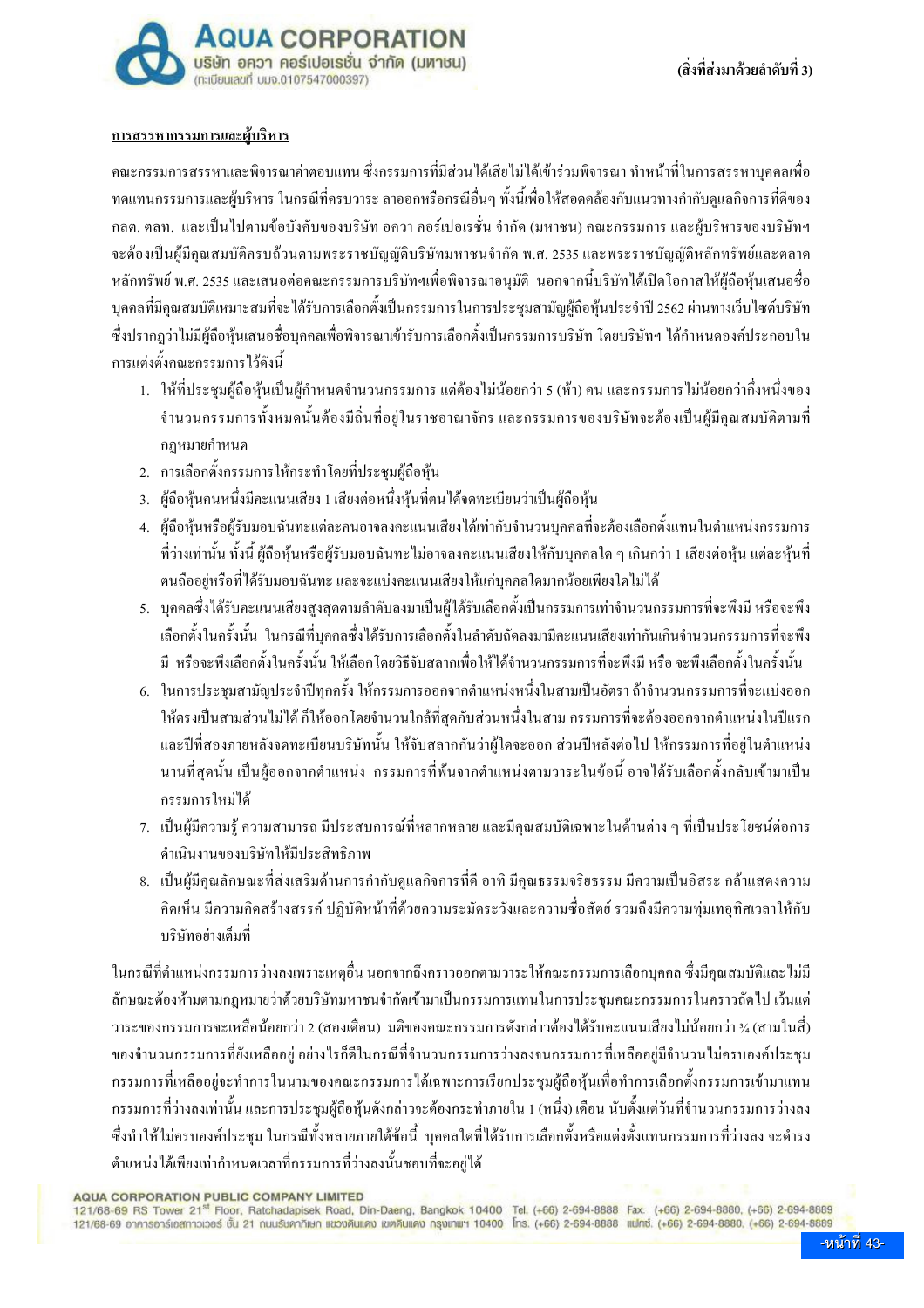

### (สิ่งที่ส่งมาด้วยลำดับที่ 3)

# ข้อมูลกรรมการบริษัทที่ออกจากตำแหน่งตามวาระ และเสนอให้ผ้ถือห้นเลือกตั้งกลับเข้าดำรงตำแหน่งต่อไปอีกวาระหนึ่ง

| ชื่อ – สกุล                                   | นายพลสิทธิ ภูมิวสนะ                                                                           |                                                                                    |                                               |  |  |  |
|-----------------------------------------------|-----------------------------------------------------------------------------------------------|------------------------------------------------------------------------------------|-----------------------------------------------|--|--|--|
| ตำแหน่งในบริษัท                               | ึกรรมการ / กรรมการบริหาร / กรรมการผู้มีอำนาจลงนาม                                             |                                                                                    |                                               |  |  |  |
| อายุ                                          | $45$ ll                                                                                       |                                                                                    |                                               |  |  |  |
| สัญชาติ                                       | ไทย                                                                                           |                                                                                    |                                               |  |  |  |
| คุณวุฒิการศึกษา                               | ■ ปริญญาโท MBA (Finance), MS (Economic) Claremont Graduate University                         |                                                                                    |                                               |  |  |  |
|                                               | · ปริญญาตรี BBA, La Sierra University                                                         |                                                                                    |                                               |  |  |  |
| ประวัติการอบรมกรรมการจากสมาคม                 | อบรมหลักสูตร DAP รุ่นที่ 78/2009                                                              |                                                                                    |                                               |  |  |  |
| ส่งเสริมสถาบันกรรมการบริษัทไทย (IOD)          |                                                                                               |                                                                                    |                                               |  |  |  |
| ประวัติการทำงาน                               | 2561-ปัจจุบัน                                                                                 | กรรมการ                                                                            | บจก,เคทีบี ริท แมเนจเมนท์                     |  |  |  |
|                                               | ก.พ.60-ปัจจุบัน                                                                               | กรรมการ                                                                            | บจก.บอร์ดเวย์ มีเดีย                          |  |  |  |
|                                               | เม.ย.59-ปัจจุบัน                                                                              | กรรมการ                                                                            | บมจ.อควา แอค                                  |  |  |  |
|                                               | พ.ย.58-ปัจจุบัน                                                                               | กรรมการ                                                                            | บจก.แอ็คคอมพลิช เวย์ โฮลดิ้ง                  |  |  |  |
|                                               | มิ.ย.57-ปัจจุบัน                                                                              | กรรมการ,                                                                           | ้บจก. ไทย คอนซูมเมอร์ ดิสทริบิวชั่น เซ็นเตอร์ |  |  |  |
|                                               |                                                                                               | ประธานเจ้าหน้าที่บริหาร                                                            |                                               |  |  |  |
|                                               | 2554 – ปัจจุบัน                                                                               | กรรมการ, กรรมการบริหาร                                                             | บมจ.อควา คอร์เปอเรชั่น                        |  |  |  |
|                                               | 2554 – ปัจจุบัน                                                                               | กรรมการ                                                                            | บจก.มันตรา แอสเซ็ท                            |  |  |  |
| ประเภทกรรมการที่จะเสนอแต่งตั้ง                | กรรมการ                                                                                       |                                                                                    |                                               |  |  |  |
| การคำรงตำแหน่งกรรมการและผู้บริหารในกิจการอื่น |                                                                                               |                                                                                    |                                               |  |  |  |
| บริษัทจดทะเบียน                               |                                                                                               | -ไม่มีการคำรงตำแหน่งเป็นกรรมการ/ผู้บริหารในกิจการอื่น-                             |                                               |  |  |  |
| ที่ไม่ใช่บริษัทจดทะเบียน                      | มีจำนวน 6 บริษัท ได้แก่                                                                       |                                                                                    |                                               |  |  |  |
|                                               | ึกรรมการ บจก.เคทีบี ริท แมเนจเมนท์ , บจก.บอร์คเวย์ มีเคีย , บมจ.อควา แอค,บจก.แอ็คคอมพลิช เวย์ |                                                                                    |                                               |  |  |  |
|                                               | โฮลดิ้ง,บจก.ไทย คอนซูมเมอร์ ดิสทริบิวชั่น เซ็นเตอร์ และบจก.มันตรา แอสเซ็ท                     |                                                                                    |                                               |  |  |  |
| กิจการอื่นที่ทำให้เกิดความขัดแย้งทาง          | ใม่มีการคำรงตำแหน่งเป็นกรรมการ/ผู้บริหารในกิจการคังกล่าว                                      |                                                                                    |                                               |  |  |  |
| ผลประโยชน์                                    |                                                                                               |                                                                                    |                                               |  |  |  |
| จำนวนปีที่เป็นกรรมการ                         | 8 ปี 2 เคือน (2 ก.พ. 2554 – ปัจจุบัน)                                                         |                                                                                    |                                               |  |  |  |
| การเข้าร่วมประชุมในปี 2561                    |                                                                                               | เข้าร่วมประชุมคณะกรรมการบริษัท 7 ครั้ง จากทั้งหมด 7 ครั้ง คิดเป็นสัดส่วนร้อยละ 100 |                                               |  |  |  |
| ลักษณะความสัมพันธ์                            |                                                                                               |                                                                                    |                                               |  |  |  |
| การถือหุ้นในบริษัท                            | -ไม่มีการถือหุ้น-                                                                             |                                                                                    |                                               |  |  |  |
| การเป็นญาติสนิทกับผู้บริหาร/ ผู้ถือ           | -ไม่มี-                                                                                       |                                                                                    |                                               |  |  |  |
| หุ้นรายใหญ่/ บริษัทย่อย                       |                                                                                               |                                                                                    |                                               |  |  |  |
| การมีความสัมพันธ์กับบริษัท/บริษัท             | ■   กรรมการที่มีส่วนร่วมในการบริหารงาน พนักงาน ลูกจ้างหรือที่ปรึกษาที่ได้รับเงินเดือน         |                                                                                    |                                               |  |  |  |
| ใหญ่/บริษัทย่อย/บริษัทร่วมหรือนิติ            |                                                                                               | ไม่มี                                                                              |                                               |  |  |  |
| บุคคลที่อาจมีความขัดแย้งในปัจจุบัน            | ผู้ให้บริการทางวิชาชีพ<br>$\blacksquare$                                                      | ไม่มี<br>$\cdot$                                                                   |                                               |  |  |  |
| หรือในช่วง 2 ปีที่ผ่านมา                      | ความสัมพันธ์ทางธุรกิจ                                                                         | ไม่มี<br>$\ddot{\phantom{a}}$                                                      |                                               |  |  |  |
| การเปิดโอกาสให้ผู้ถือหุ้นเสนอชื่อ             | -ไม่มีผู้ถือหุ้นเสนอมา-                                                                       |                                                                                    |                                               |  |  |  |
| บุคคลเพื่อแต่งตั้งเป็นกรรมการ                 |                                                                                               |                                                                                    |                                               |  |  |  |

<u>หมายเหตุ :</u> นายพลสิทธิ ภูมิวสนะ กรรมการที่ได้รับการเสนอชื่อในครั้งนี้ได้ผ่านกระบวนการกลั่นกรองของคณะกรรมการบริษัทแล้วว่ามีคุณสมบัติที่

เหมาะสมกับการประกอบธุรกิจของบริษัท

AQUA CORPORATION PUBLIC COMPANY LIMITED<br>121/68-69 RS Tower 21<sup>st</sup> Floor, Ratchadapisek Road, Din-Daeng, Bangkok 10400 Tel. (+66) 2-694-8888 Fax. (+66) 2-694-8880, (+66) 2-694-8889<br>121/68-69 อาคารอาร์เอสทาวเวอร์ ชั้น 21 ถนน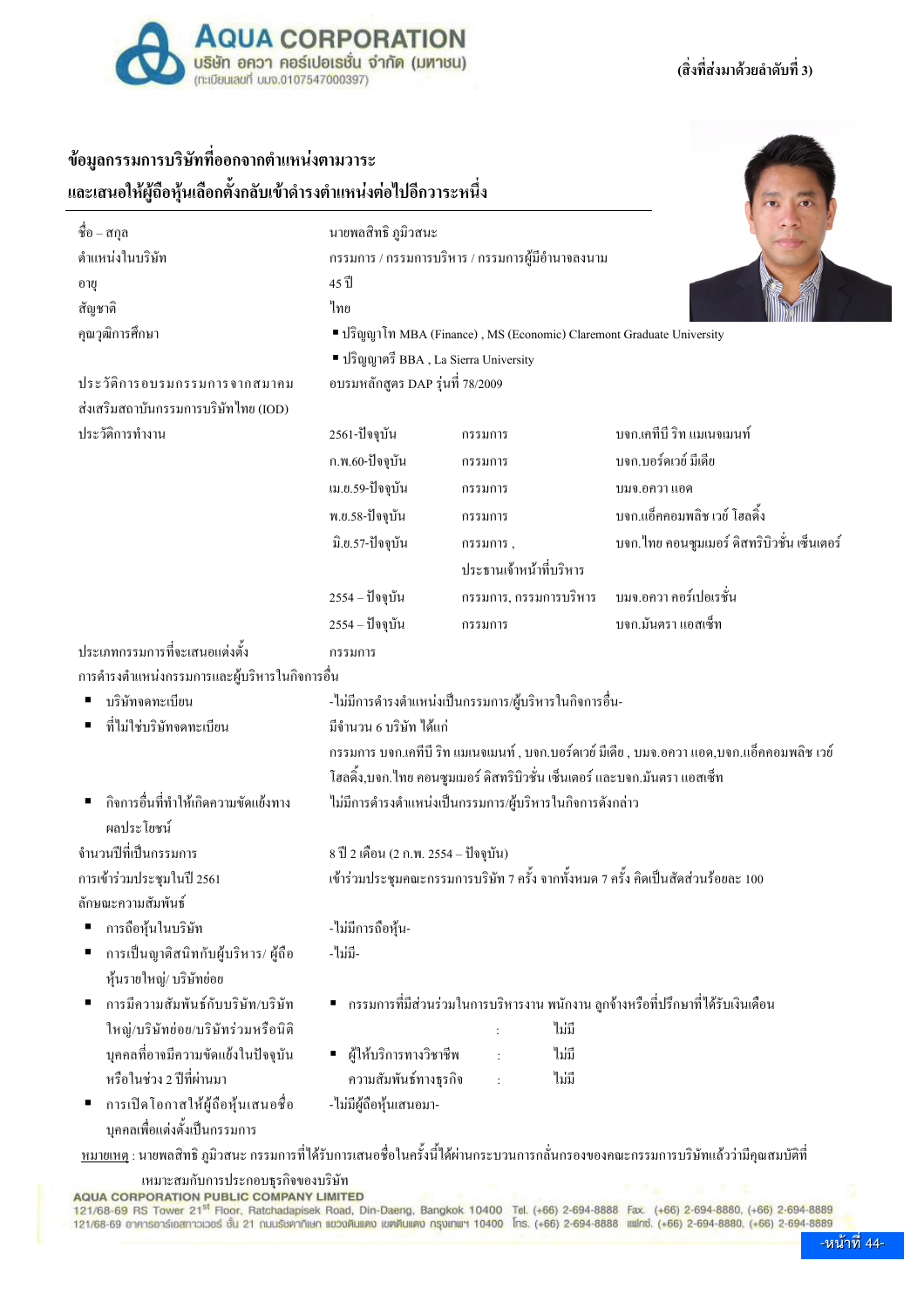

#### (สิ่งที่ส่งมาด้วยลำดับที่ 3)

## ข้อมูลกรรมการบริษัทที่ออกจากตำแหน่งตามวาระ

และเสนอให้ผู้ถือหุ้นเลือกตั้งกลับเข้าดำรงตำแหน่งต่อไปอีกวาระหนึ่ง

| ชื่อ – สกุล                                                            | นายกฤษฎา เจริญกลกิจ                                                                   |                      |                                 |  |  |  |
|------------------------------------------------------------------------|---------------------------------------------------------------------------------------|----------------------|---------------------------------|--|--|--|
| ตำแหน่งในบริษัท                                                        | กรรมการ                                                                               |                      |                                 |  |  |  |
| อายุ                                                                   | 52 ปี                                                                                 |                      |                                 |  |  |  |
| สัญชาติ                                                                | ไทย                                                                                   |                      |                                 |  |  |  |
| คุณวุฒิการศึกษา                                                        | ■ ปริญญาโท เศรษฐศาสตร์มหาบัณฑิต จุฬาลงกรณ์มหาวิทยาลัย                                 |                      |                                 |  |  |  |
|                                                                        | ■ ปริญญาตรี เศรษฐศาสตร์มหาบัณฑิต มหาวิทยาลัยธุรกิจบัณฑิตย์                            |                      |                                 |  |  |  |
| ประวัติการอบรมกรรมการจากสมาคม                                          | อบรมหลักสูตร DAP รุ่นที่ 117/2015                                                     |                      |                                 |  |  |  |
| ส่งเสริมสถาบันกรรมการบริษัทไทย (IOD)                                   |                                                                                       |                      |                                 |  |  |  |
| ประวัติการทำงาน                                                        | ນ.ຍ.59-ກ.ຍ.61                                                                         | กรรมการ              | บมจ.อควา แอค                    |  |  |  |
|                                                                        | $f, f, 58 - 1, f, 61$                                                                 | กรรมการ              | บจก.เท็กซัส 121                 |  |  |  |
|                                                                        | 2556 - ปัจจุบัน                                                                       | กรรมการ              | ิบมจ.อควา คอร์เปอเรชั่น         |  |  |  |
|                                                                        | $2556 - 2560$                                                                         | กรรมการ              | บมจ.แมคทริค                     |  |  |  |
|                                                                        | เม.ย.56-ส.ค.56                                                                        | กรรมการอิสระและ      | บมจ.ที่คับบลิวแซค กอร์เปอเรชั่น |  |  |  |
|                                                                        |                                                                                       | กรรมการตรวจสอบ       |                                 |  |  |  |
|                                                                        | $2555 - 2557$                                                                         | กรรมการ              | บมจ.เจนเนอรัล เอนจิเนียริ่ง     |  |  |  |
| ประเภทกรรมการที่จะเสนอแต่งตั้ง                                         | กรรมการ                                                                               |                      |                                 |  |  |  |
| การคำรงตำแหน่งกรรมการและผู้บริหารในกิจการอื่น                          |                                                                                       |                      |                                 |  |  |  |
| บริษัทจดทะเบียน                                                        | -ไม่มีการคำรงตำแหน่งเป็นกรรมการ/ผู้บริหารในกิจการอื่น-                                |                      |                                 |  |  |  |
| ที่ไม่ใช่บริษัทจดทะเบียน                                               | -ไม่มีการคำรงตำแหน่งเป็นกรรมการ/ผู้บริหารในกิจการอื่น-                                |                      |                                 |  |  |  |
| กิจการอื่นที่ทำให้เกิดความขัดแย้งทาง<br>ผลประโยชน์                     | ไม่มีการคำรงตำแหน่งเป็นกรรมการ/ผู้บริหารในกิจการคังกล่าว                              |                      |                                 |  |  |  |
| จำนวนปีที่เป็นกรรมการ                                                  | 6 ปี (9 เม.ย. 2556 – ปัจจุบัน)                                                        |                      |                                 |  |  |  |
| การเข้าร่วมประชุมในปี 2561                                             | เข้าร่วมประชุมคณะกรรมการบริษัท 7 ครั้ง จากทั้งหมด 7 ครั้ง คิดเป็นสัดส่วนร้อยละ 100    |                      |                                 |  |  |  |
| ลักษณะความสัมพันธ์                                                     |                                                                                       |                      |                                 |  |  |  |
| การถือหุ้นในบริษัท                                                     | -ไม่มีการถือหุ้น-                                                                     |                      |                                 |  |  |  |
| การเป็นญาติสนิทกับผู้บริหาร/ ผู้ถือ                                    | -ไม่มี-                                                                               |                      |                                 |  |  |  |
| หุ้นรายใหญ่/ บริษัทย่อย                                                |                                                                                       |                      |                                 |  |  |  |
| การมีความสัมพันธ์กับบริษัท/บริษัท                                      | ■   กรรมการที่มีส่วนร่วมในการบริหารงาน พนักงาน ลูกจ้างหรือที่ปรึกษาที่ได้รับเงินเดือน |                      |                                 |  |  |  |
| ใหญ่/บริษัทย่อย/บริษัทร่วมหรือนิติ                                     |                                                                                       |                      | ไม่มี                           |  |  |  |
| บุคคลที่อาจมีความขัดแย้งในปัจจุบัน                                     | ผู้ให้บริการทางวิชาชีพ<br>٠                                                           | $\ddot{\phantom{a}}$ | ไม่มี                           |  |  |  |
| หรือในช่วง 2 ปีที่ผ่านมา                                               | ความสัมพันธ์ทางธุรกิจ                                                                 | ÷                    | ไม่มี                           |  |  |  |
| การเปิดโอกาสให้ผู้ถือหุ้นเสนอชื่อ<br>п<br>บคคลเพื่อแต่งตั้งเป็นกรรมการ | -ไม่มีผู้ถือหุ้นเสนอมา-                                                               |                      |                                 |  |  |  |

<u>หมายเหตุ :</u> นายกฤษฎา เจริญกลกิจ กรรมการที่ได้รับการเสนอชื่อในครั้งนี้ได้ผ่านกระบวนการกลั่นกรองของคณะกรรมการบริษัทแล้วว่ามีคุณสมบัติ ที่เหมาะสมกับการประกอบธุรกิจของบริษัท

**AQUA CORPORATION PUBLIC COMPANY LIMITED**<br>121/68-69 RS Tower 21<sup>st</sup> Floor, Ratchadapisek Road, Din-Daeng, Bangkok 10400 Tel. (+66) 2-694-8888 Fax. (+66) 2-694-8880, (+66) 2-694-8889<br>121/68-69 อาคารอาร์เอสทาวเวอร์ ชั้น 21 ก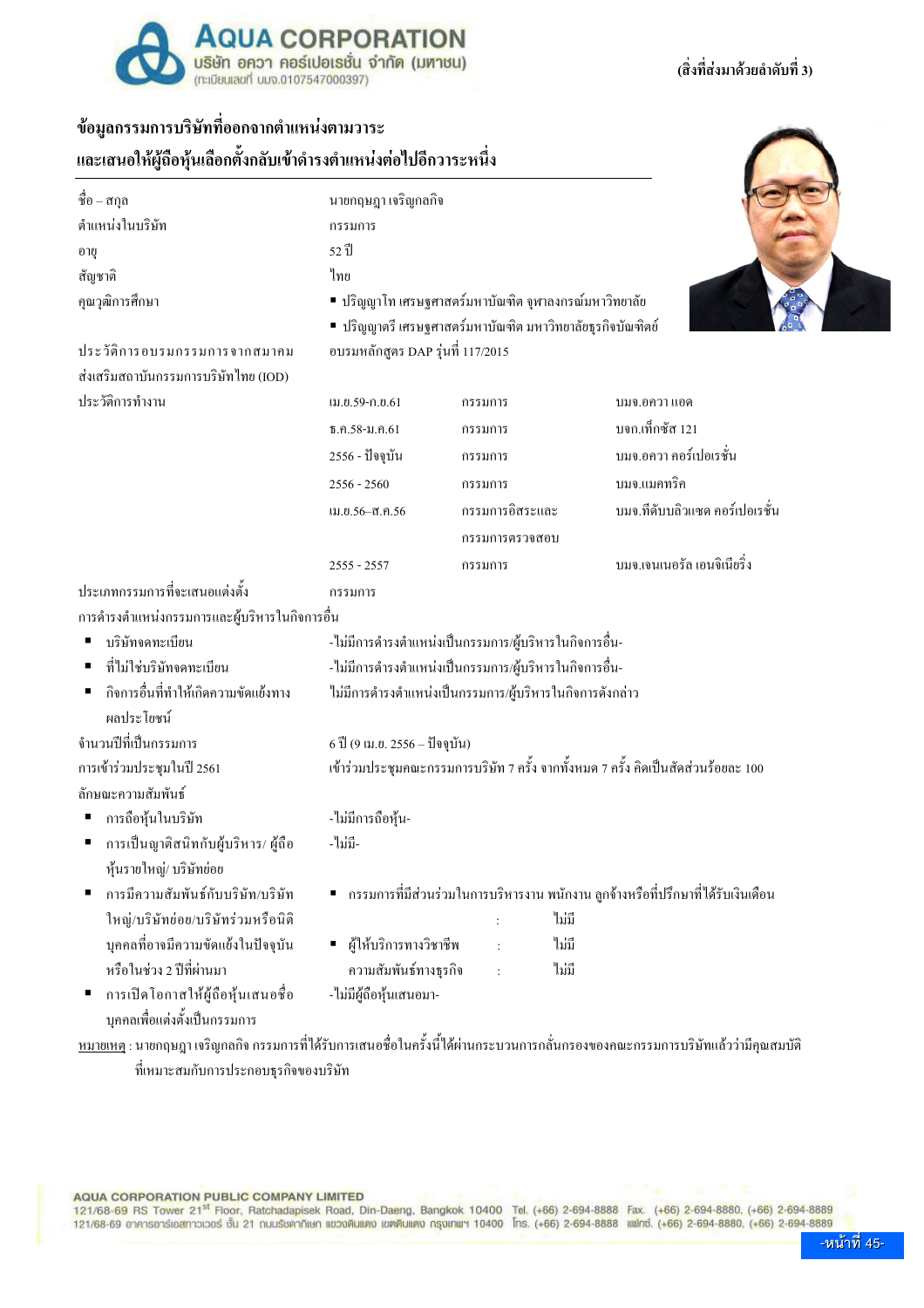

### (สิ่งที่ส่งมาด้วยลำดับที่ 3)

### ช้อมูลกรรมการบริษัทที่ออกจากตำแหน่งตามวาระ

และเสนอให้ผู้ถือหุ้นเลือกตั้งกลับเข้าดำรงตำแหน่งต่อไปอีกวาระหนึ่ง

| ชื่อ – สกุล                                             | นางพจนีย์ เผ่าสวัสดิ์                                                                         |                                         |                                         |  |  |  |
|---------------------------------------------------------|-----------------------------------------------------------------------------------------------|-----------------------------------------|-----------------------------------------|--|--|--|
| ตำแหน่งในบริษัท                                         |                                                                                               | กรรมการ, กรรมการอิสระและกรรมการตรวจสอบ, |                                         |  |  |  |
|                                                         | กรรมการสรรหาและพิจารณาค่าตอบแทน                                                               |                                         |                                         |  |  |  |
| อายุ                                                    | 58 ปี                                                                                         |                                         |                                         |  |  |  |
| สัญชาติ                                                 | ไทย                                                                                           |                                         |                                         |  |  |  |
| คุณวุฒิการศึกษา                                         | ■ ปริญญาโท สาขาบริหารธุรกิจการตลาด มหาวิทยาลัยรามคำแหง                                        |                                         |                                         |  |  |  |
|                                                         | ■ ปริญญาตรี อักษรศาสตร์ จุฬาลงกรณ์มหาวิทยาลัย                                                 |                                         |                                         |  |  |  |
| ประวัติการอบรมกรรมการจากสมาคม                           | ■ อบรมหลักสูตร DAP 64/2007, RCC 9/2009, DCP 151/2011, RMP 4/2014                              |                                         |                                         |  |  |  |
| ส่งเสริมสถาบันกรรมการบริษัทไทย (IOD)                    | ■ อบรมหลักสูตร "การบริหารความเสี่ยงองค์กร" รุ่นที่ 3/2557 คณะเศรษฐศาตร์ จุฬาลงกรณ์มหาวิทยาลัย |                                         |                                         |  |  |  |
|                                                         | ■ สัมมนาวิชาการประจำปี Energy Symposium 2016                                                  |                                         |                                         |  |  |  |
|                                                         | ■ การขับเคลื่อนอุตสาหกรรมใทยเข้าสู่ยุค Thailand 4.0                                           |                                         |                                         |  |  |  |
|                                                         | ■ 2017 ASEAN Infrastructure and PPP Outlook: KPMG Executive Briefing                          |                                         |                                         |  |  |  |
| ประวัติการทำงาน                                         | พ.ย.60-ปัจจุบัน                                                                               | กรรมการ                                 | บจก.เอสเอช ครอสซิงส์                    |  |  |  |
|                                                         | มิ.ย.60- ปัจจุบัน                                                                             | กรรมการ                                 | บจก.ทีอาร์ซี ยูทิลิตี้                  |  |  |  |
|                                                         | 2559 - ปัจจุบัน                                                                               | กรรมการ                                 | บมจ.อาเซียนโปแตชชัยภูมิ                 |  |  |  |
|                                                         | 2558 - ปัจจุบัน                                                                               | กรรมการบริหาร/ประธาน                    | บมจ.ทีอาร์ซี คอนสตรัคชั่น               |  |  |  |
|                                                         |                                                                                               | ้เจ้าหน้าที่การตลาด และ                 | และบจก.สหการวิศวกร                      |  |  |  |
|                                                         |                                                                                               | ผู้อำนวยการสายงานการตลาด                |                                         |  |  |  |
|                                                         | $2556 -$ ปัจจุบัน                                                                             | กรรมการอิสระ/กรรมการ                    | บมจ.อควา คอร์เปอเรชั่น                  |  |  |  |
|                                                         |                                                                                               | ตรวจสอบ / กรรมการสรรหา                  |                                         |  |  |  |
|                                                         |                                                                                               | และพิจารณาค่าตอบแทน                     |                                         |  |  |  |
|                                                         | $2556 -$ ปัจจุบัน                                                                             | กรรมการพิจารณา                          | ็บมจ.ทีอาร์ซี คอนสตรัคชั่น              |  |  |  |
|                                                         |                                                                                               | ้ค่าตอบแทนและสรรหา และ                  |                                         |  |  |  |
|                                                         |                                                                                               | ีกรรมการบริหารความเสี่ยง                |                                         |  |  |  |
|                                                         | 2555 – ปัจจุบัน                                                                               | กรรมการบรรษัทภิบาล                      | บมจ.ทีอาร์ซี คอนสตรัคชั่น               |  |  |  |
|                                                         | 2554 – ปัจจุบัน                                                                               | กรรมการ                                 | TRC Engineering LLC and TRC Middle East |  |  |  |
|                                                         |                                                                                               |                                         | LLC สาธารณรัฐสุลต่านโอมาน               |  |  |  |
|                                                         | $2550 -$ ปัจจุบัน                                                                             | กรรมการ/กรรมการผู้จัดการ                | ็บมจ.ทีอาร์ซี คอนสตรัคชั่น              |  |  |  |
|                                                         | 2549 – ปัจจุบัน                                                                               | กรรมการ                                 | บจก.สหการวิศวกร                         |  |  |  |
| ประเภทกรรมการที่จะเสนอแต่งตั้ง<br>$9 \quad \Rightarrow$ | กรรมการอิสระ<br>A.                                                                            |                                         |                                         |  |  |  |

ี การคำรงตำแหน่งกรรมการและผู้บริหารในกิจการอื่น

- บริษัทจดทะเบียน มีจำนวน 2 บริษัท ได้แก่
	- 1. กรรมการ <u>บมจ.อาเซียน โปแตชชัยภมิ</u>
	- 2. กรรมการบริหาร/ประธานเจ้าหน้าที่การลาดและผู้อำนวยการสายงานการตลาด บมจ.ทีอาร์ซี คอนสตรัคชั่น
	- 3. กรรมการพิจารณาค่าตอบแทนและสรรหา และกรรมการบริหารความเสี่ยง บมจ.ทีอาร์ซี คอนสตรัคชั่น

**AQUA CORPORATION PUBLIC COMPANY LIMITED**<br>121/68-69 RS Tower 21<sup>st</sup> Floor, Ratchadapisek Road, Din-Daeng, Bangkok 10400 Tel. (+66) 2-694-8888 Fax. (+66) 2-694-8880, (+66) 2-694-8889<br>121/68-69 อาคารอาร์เอสทาวเวอร์ ชั้น 21 ถ